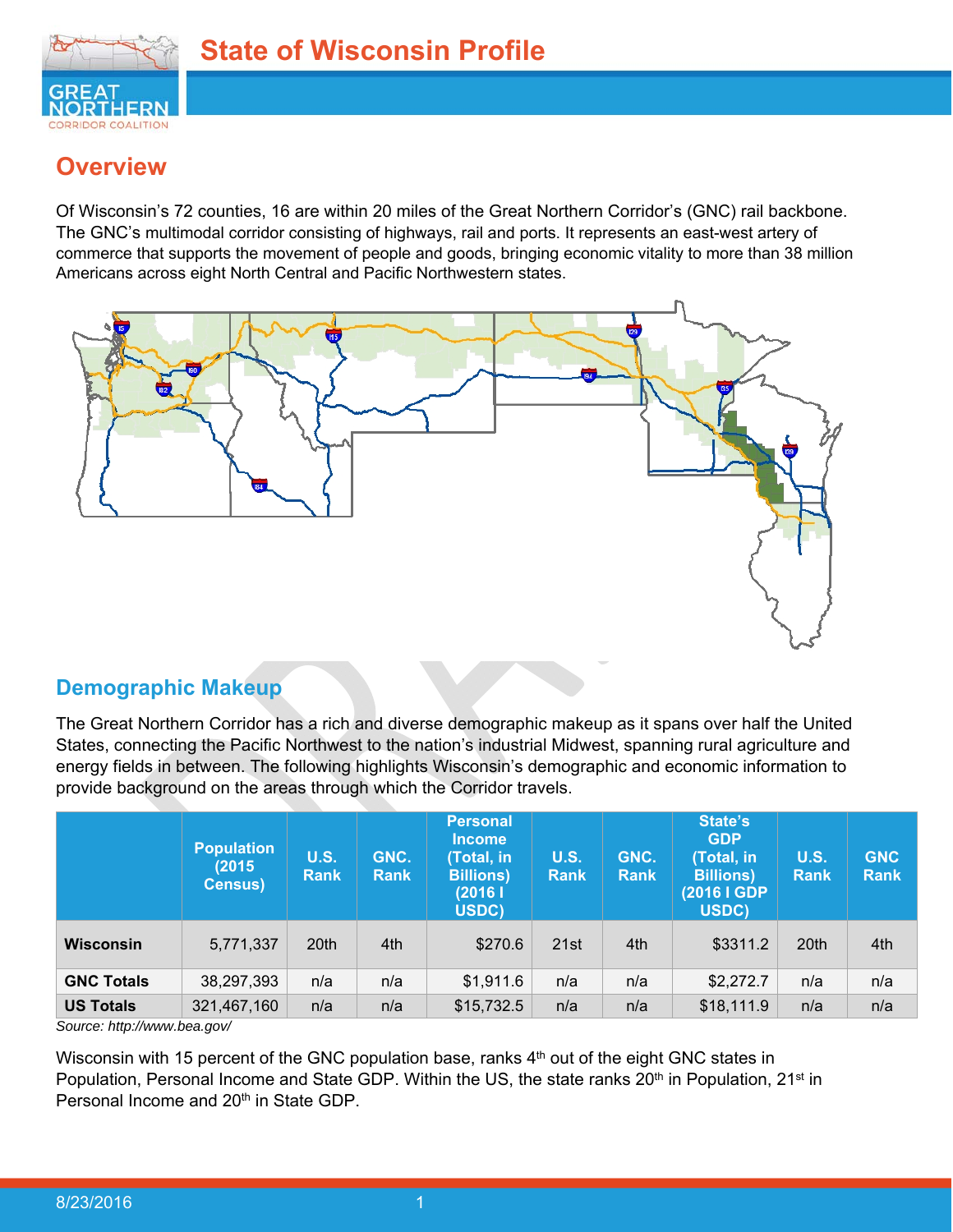

### **Wisconsin Coalition Members**

Currently, Wisconsin's stakeholders are represented by the Wisconsin Department of Transportation. It is anticipated that this membership will grow as the Coalition expands its membership to Metropolitan Planning Organizations (MPOs), Regional Planning Commissions (RPCs), and other interested stakeholders along the corridor.

### **Canadian Relations with Wisconsin**

In 2015, Canada was Wisconsin's largest trading partner with exports to Canada totaled \$7.3 billion. Canadian imports for the same year totaled \$4.2 billion.

## **Domestic Cargo Movement (2014)**

*Of the 310 Million Tons of Wisconsin Products moving domestically in the United States, 84% is destined for GNC states, valuing \$205 Billion* 

## **Truck flows**

### **Port of Superior Truck Routes and Departure Destinations**





The Truck routes displayed above, demonstrate the significance contribution Wisconsin's roadways have to the mobility of freight through the Corridor. Trucks departing the Port of Superior displayed one of the most diverse patterns of distribution in the GNCC Phase II Truck analysis, with departing trucks traveling to more than 20 states and provinces outside of Wisconsin.